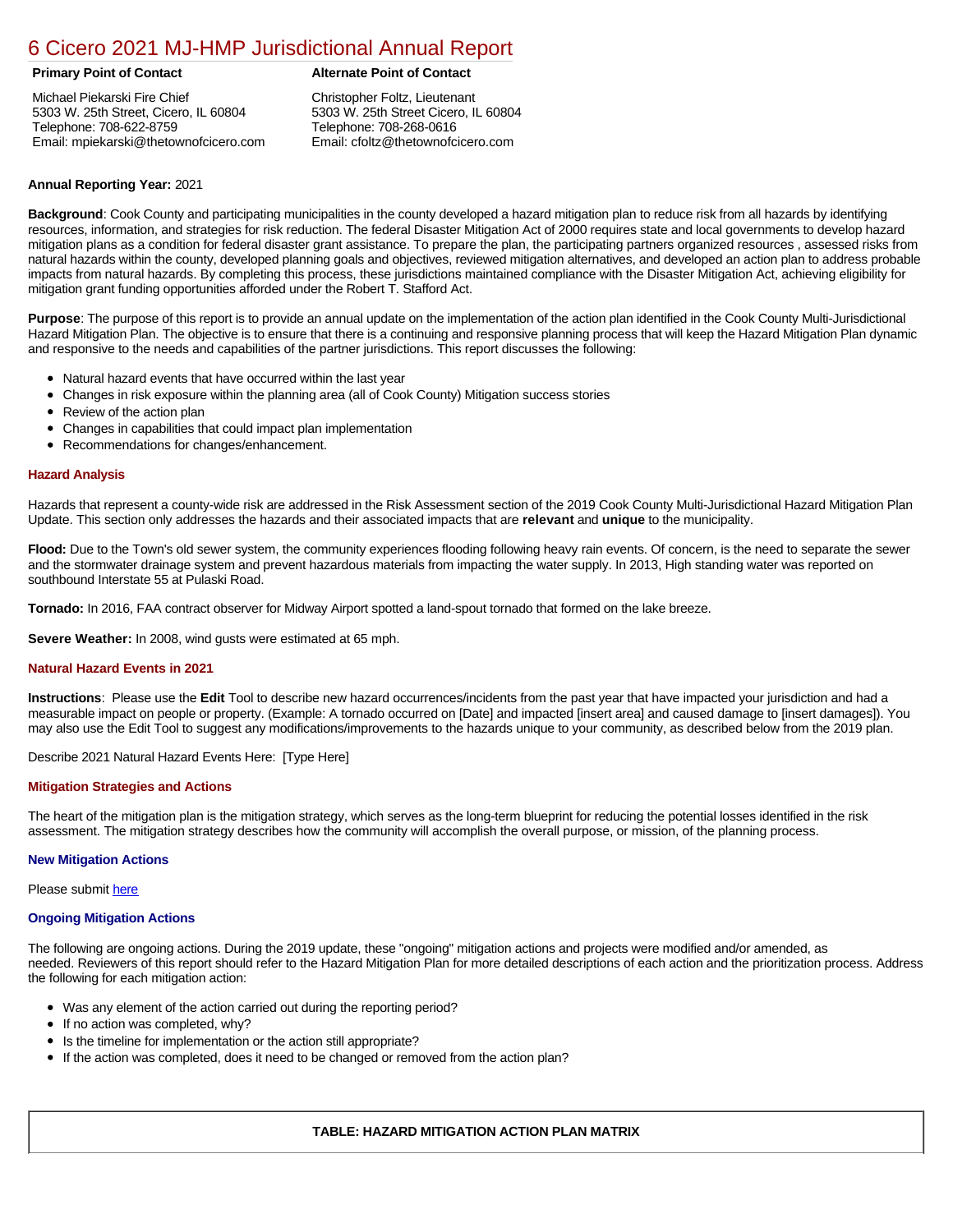| <b>Completion status legend:</b><br>$O =$ Action Ongoing toward Completion<br>$N = New$<br>$R =$ Want Removed from Annex<br>$C = Project Completed$<br>$X = No$ Action Taken                                                                                                                                                                                                       |             |             |                                                                                 |                                                                                            |                                                                                                                                   |                          |                                                                    |                                                            |  |  |  |
|------------------------------------------------------------------------------------------------------------------------------------------------------------------------------------------------------------------------------------------------------------------------------------------------------------------------------------------------------------------------------------|-------------|-------------|---------------------------------------------------------------------------------|--------------------------------------------------------------------------------------------|-----------------------------------------------------------------------------------------------------------------------------------|--------------------------|--------------------------------------------------------------------|------------------------------------------------------------|--|--|--|
| 2021 Status                                                                                                                                                                                                                                                                                                                                                                        | 2020 Status | 2019 Status | <b>Hazards</b><br><b>Mitigated</b>                                              | <b>Objectives</b><br>Met                                                                   | Lead<br>Agencies                                                                                                                  | <b>Estimated</b><br>Cost | Sources of<br><b>Funding</b>                                       | <b>Timeline/Projected</b><br><b>Completion Date</b><br>(a) |  |  |  |
| <b>Action C6.1</b> —Where appropriate, support retrofitting, purchase, or relocation of structures in hazard-prone areas to prevent future structural damage. Give<br>priority to properties with exposure to repetitive losses.                                                                                                                                                   |             |             |                                                                                 |                                                                                            |                                                                                                                                   |                          |                                                                    |                                                            |  |  |  |
| <b>Status Description:</b>                                                                                                                                                                                                                                                                                                                                                         |             |             |                                                                                 |                                                                                            |                                                                                                                                   |                          |                                                                    |                                                            |  |  |  |
| Ongoing                                                                                                                                                                                                                                                                                                                                                                            | Ongoing     | Ongoing     | Αll                                                                             | 7, 13                                                                                      | Cicero                                                                                                                            | High                     | <b>FEMA Hazard</b><br>Mitigation<br>Grants                         | Long-term<br>(depending on<br>funding)                     |  |  |  |
|                                                                                                                                                                                                                                                                                                                                                                                    |             |             | Action C6.2—Continue to support the countywide actions identified in this plan. |                                                                                            |                                                                                                                                   |                          |                                                                    |                                                            |  |  |  |
| <b>Status Description:</b>                                                                                                                                                                                                                                                                                                                                                         |             |             |                                                                                 |                                                                                            |                                                                                                                                   |                          |                                                                    |                                                            |  |  |  |
| Ongoing                                                                                                                                                                                                                                                                                                                                                                            | Ongoing     | Ongoing     | All                                                                             | All                                                                                        | Cicero                                                                                                                            | Low                      | <b>General Fund</b>                                                | Short- and long-term                                       |  |  |  |
|                                                                                                                                                                                                                                                                                                                                                                                    |             |             |                                                                                 | Action C6.3—Actively participate in the plan maintenance strategy identified in this plan. |                                                                                                                                   |                          |                                                                    |                                                            |  |  |  |
| <b>Status Description:</b>                                                                                                                                                                                                                                                                                                                                                         |             |             |                                                                                 |                                                                                            |                                                                                                                                   |                          |                                                                    |                                                            |  |  |  |
| Ongoing                                                                                                                                                                                                                                                                                                                                                                            | Ongoing     | Ongoing     | All                                                                             | 3, 4, 6                                                                                    | <b>DHSEM Cicero</b>                                                                                                               | Low                      | <b>General Fund</b>                                                | Short-term                                                 |  |  |  |
|                                                                                                                                                                                                                                                                                                                                                                                    |             |             |                                                                                 |                                                                                            | Action C6.4—Consider participation in incentive-based programs such as the Community Rating System, Tree City, and StormReady.    |                          |                                                                    |                                                            |  |  |  |
| <b>Status Description:</b>                                                                                                                                                                                                                                                                                                                                                         |             |             |                                                                                 |                                                                                            |                                                                                                                                   |                          |                                                                    |                                                            |  |  |  |
| Ongoing                                                                                                                                                                                                                                                                                                                                                                            | Ongoing     | Ongoing     | Αll                                                                             | 3, 4, 5, 6, 7, 9,<br>10, 11, 13                                                            | Cicero                                                                                                                            | Low                      | <b>General Fund</b>                                                | Long-term                                                  |  |  |  |
| Action C6.5-Maintain good standing under the National Flood Insurance Program by implementing programs that meet or exceed the minimum NFIP<br>requirements. Such programs include enforcing an adopted flood damage prevention ordinance, participating in floodplain mapping updates, and providing<br>public assistance and information on floodplain requirements and impacts. |             |             |                                                                                 |                                                                                            |                                                                                                                                   |                          |                                                                    |                                                            |  |  |  |
| <b>Status Description:</b>                                                                                                                                                                                                                                                                                                                                                         |             |             |                                                                                 |                                                                                            |                                                                                                                                   |                          |                                                                    |                                                            |  |  |  |
| Ongoing                                                                                                                                                                                                                                                                                                                                                                            | Ongoing     | Ongoing     | Flooding                                                                        | 4, 6, 9                                                                                    | Cicero                                                                                                                            | Low                      | <b>General Fund</b>                                                | Short-term and<br>ongoing                                  |  |  |  |
|                                                                                                                                                                                                                                                                                                                                                                                    |             |             |                                                                                 |                                                                                            | Action C6.6—Where feasible, implement a program to record high water marks following high-water events.                           |                          |                                                                    |                                                            |  |  |  |
| <b>Status Description:</b>                                                                                                                                                                                                                                                                                                                                                         |             |             |                                                                                 |                                                                                            |                                                                                                                                   |                          |                                                                    |                                                            |  |  |  |
| Ongoing                                                                                                                                                                                                                                                                                                                                                                            | Ongoing     | Ongoing     | Flooding,<br>Severe<br>Weather                                                  | 3, 6, 9                                                                                    | Cicero                                                                                                                            | Medium                   | General Fund:<br><b>FEMA Grant</b><br>Funds (Public<br>Assistance) | Long-term                                                  |  |  |  |
|                                                                                                                                                                                                                                                                                                                                                                                    |             |             |                                                                                 |                                                                                            | Action C6.7-Integrate the hazard mitigation plan into other plans, programs, or resources that dictate land use or redevelopment. |                          |                                                                    |                                                            |  |  |  |
| <b>Status Description:</b>                                                                                                                                                                                                                                                                                                                                                         |             |             |                                                                                 |                                                                                            |                                                                                                                                   |                          |                                                                    |                                                            |  |  |  |
| Ongoing                                                                                                                                                                                                                                                                                                                                                                            | Ongoing     | Ongoing     | All                                                                             | 3, 4, 6, 10, 13                                                                            | <b>Town Engineer</b>                                                                                                              | Low                      | General Fund                                                       | Short-term                                                 |  |  |  |
|                                                                                                                                                                                                                                                                                                                                                                                    |             |             | Alternate C6.8—Separate the combined storm water/sewer system.                  |                                                                                            |                                                                                                                                   |                          |                                                                    |                                                            |  |  |  |
| <b>Status Description:</b>                                                                                                                                                                                                                                                                                                                                                         |             |             |                                                                                 |                                                                                            |                                                                                                                                   |                          |                                                                    |                                                            |  |  |  |
| Ongoing                                                                                                                                                                                                                                                                                                                                                                            | Ongoing     | Ongoing     | Flooding                                                                        | 2, 9                                                                                       | Cicero                                                                                                                            | High                     | Grants                                                             | Long-term                                                  |  |  |  |
| Alternate C6.9—Improve the Building Code Effectiveness Grading Schedule classification program.                                                                                                                                                                                                                                                                                    |             |             |                                                                                 |                                                                                            |                                                                                                                                   |                          |                                                                    |                                                            |  |  |  |
| <b>Status Description:</b>                                                                                                                                                                                                                                                                                                                                                         |             |             |                                                                                 |                                                                                            |                                                                                                                                   |                          |                                                                    |                                                            |  |  |  |
| Ongoing                                                                                                                                                                                                                                                                                                                                                                            | Ongoing     | Ongoing     | All                                                                             | 2, 10                                                                                      | <b>Building</b><br>Department                                                                                                     | Low                      | <b>General Fund</b>                                                | Short-term and<br>ongoing                                  |  |  |  |
| Alternate C6.10—Consider the development and implementation of a Capital Improvements Program (CIP) to increase the Village's regulatory, financial and<br>technical capability to implement mitigation actions.                                                                                                                                                                   |             |             |                                                                                 |                                                                                            |                                                                                                                                   |                          |                                                                    |                                                            |  |  |  |
| <b>Status Description:</b>                                                                                                                                                                                                                                                                                                                                                         |             |             |                                                                                 |                                                                                            |                                                                                                                                   |                          |                                                                    |                                                            |  |  |  |
| Ongoing                                                                                                                                                                                                                                                                                                                                                                            | Ongoing     | Ongoing     | All                                                                             | 1, 2, 7                                                                                    | <b>Public Works</b>                                                                                                               | High                     | CIP component<br>of general fund<br>(if implemented)               | Long-term                                                  |  |  |  |
| Action C6.11—Create and implement a public awareness and education program aimed at the large homeless population to increase their knowledge of<br>when and how to seek shelter from a disaster.                                                                                                                                                                                  |             |             |                                                                                 |                                                                                            |                                                                                                                                   |                          |                                                                    |                                                            |  |  |  |
| <b>Status Description:</b>                                                                                                                                                                                                                                                                                                                                                         |             |             |                                                                                 |                                                                                            |                                                                                                                                   |                          |                                                                    |                                                            |  |  |  |
| Ongoing                                                                                                                                                                                                                                                                                                                                                                            | Ongoing     | New         | All                                                                             | 6, 12                                                                                      | Cicero Fire<br>Department                                                                                                         | \$5000; Low              | Local<br>Funds/Grants                                              | 2020                                                       |  |  |  |
| Action C6.12-Create and implement an education program for the Residents of Cicero on Smoke and Carbon Monoxide detectors.                                                                                                                                                                                                                                                         |             |             |                                                                                 |                                                                                            |                                                                                                                                   |                          |                                                                    |                                                            |  |  |  |